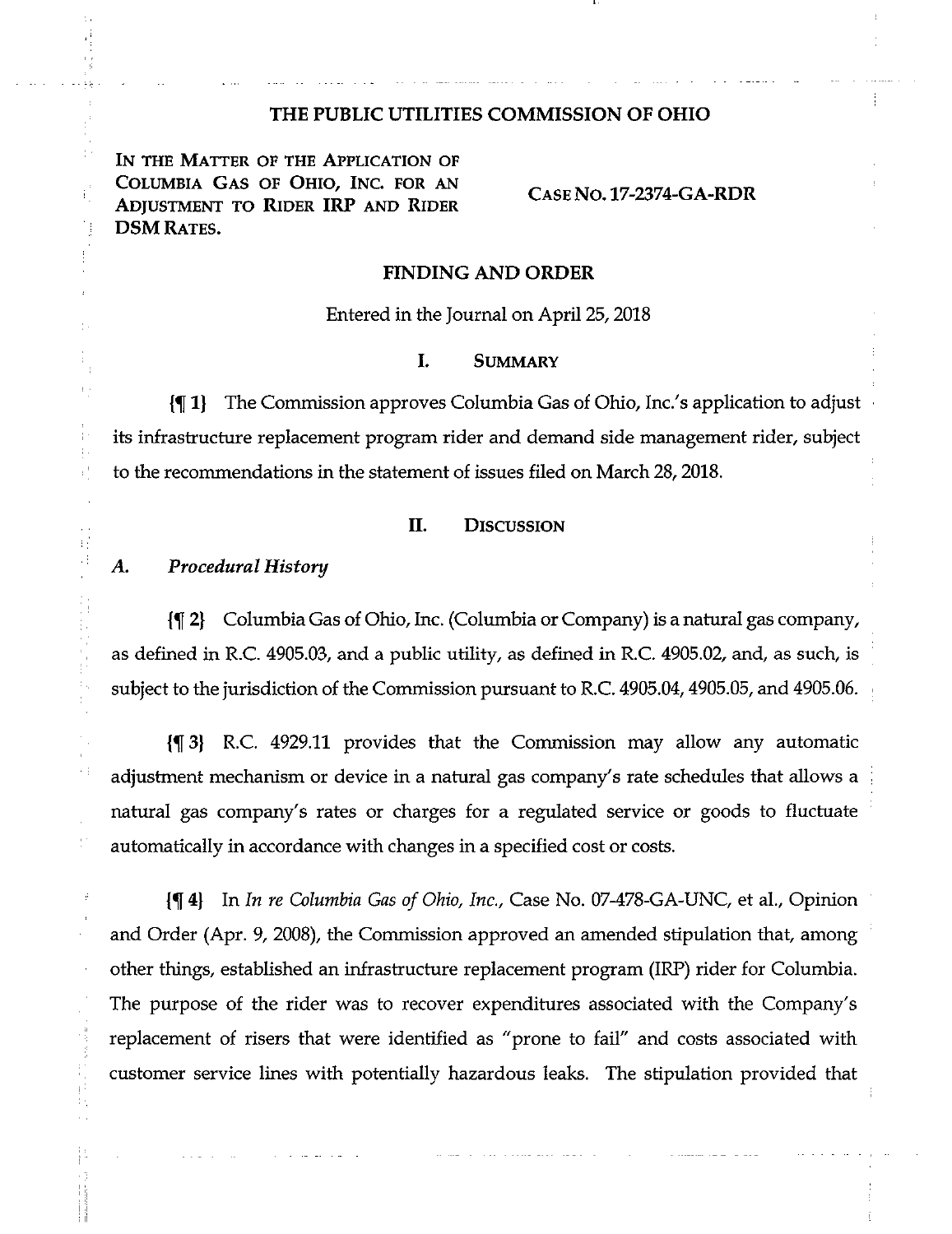# 17-2374-GA-RDR -2-

Columbia would file annual applications supporting proposed adjustments to its rates. Staff would review the proposed rates and report on the reasonableness of the proposed rates.

5) In In re Columbia Gas of Ohio, Inc., Case No. 08-833-GA-UNC (DSM Case), Finding and Order (July 23, 2008), the Commission approved Columbia's application to implement specific Demand Side Management (DSM) programs to be recovered through a DSM rider. The DSM rider allows for the recovery of costs for several programs aimed at conservation and the reduction of customer bills.

{![ 6} In In re Columbia Gas ofOhio, Inc., Case No. 08-72-GA-AIR, et al. (Columbia Rate Case), Opinion and Order (Dec. 3, 2008), the Commission approved a stipulation that, among other things, expanded Rider IRP to include two additional components: Accelerated Mains Replacement Program (AMRP) and Automated Meter Reading Devices (AMRD). The purpose of the AMRP was to replace approximately 3,770 miles of bare steel pipe, 280 miles of cast iron/wrought iron pipe, and approximately 360,000 steel service lines over a period of 25 years. The AMRD allows for the recovery of costs for the installation of AMRD on all residential and commercial meters served by Columbia over a five-year period.

7} In addition to expanding the scope ofColumbia's Rider IRP, the Columbia Rate Case allowed Columbia to recover costs for programs approved in the DSM Case. The stipulation approved in the Columbia Rate Case provides that the procedure for adjusting Rider DSM be identical to the filing procedure for adjusting Rider IRP. Annually, by November 30, Columbia must file a prefiling notice to implement adjustments to the riders. Subsequently, Columbia must file its application and an update of year-end actual data by the following February 28 of each year. Staff and other parties may then file comments. Columbia has until March 31 of each year to resolve the issues raised in the comments. If the issues raised in the comments are not resolved, the stipulation requires that a hearing be held. The goal is that the proposed amendments to the riders become effective on May 1 of each year.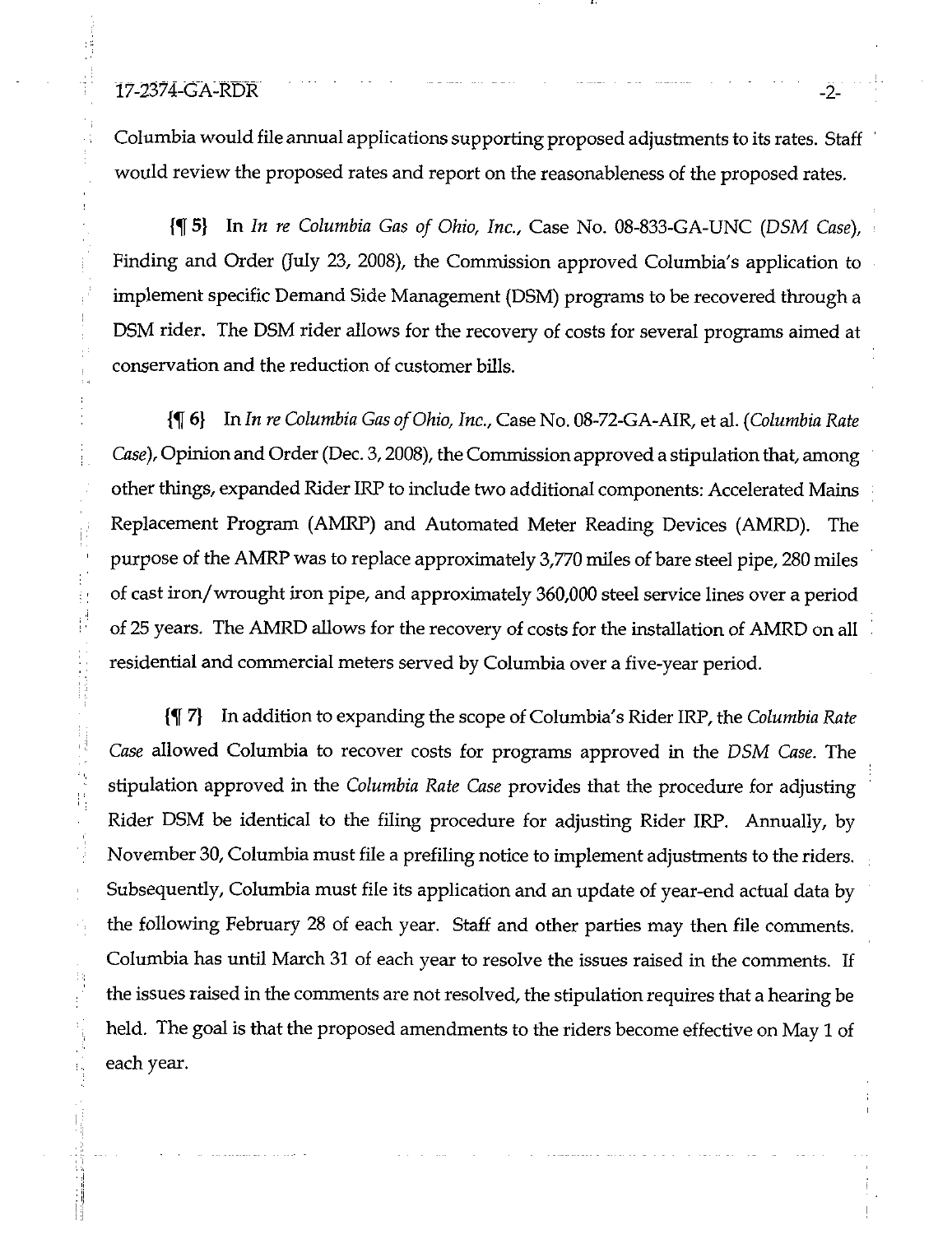#### 17-2374-GA-RDR

 $\langle \rangle$  . Ð

IJ

8} In In re Columbia Gas of Ohio, Inc., Case No. 11-5515-GA-ALT {IRP Extension Case), Opinion and Order (Nov. 28, 2012), the Commission approved a stipulation, which, among other things, continued the IRP for an additional five years, for the period January 1,2013, through December 31,2017.

\% 9} In In re Columbia Gas of Ohio, Inc., Case No. 16-2236-GA-RDR, Finding and Order (Apr. 26, 2017), the Commission approved Columbia's previous application to adjust its Rider IRP and Rider DSM rates. The current rates that the Commission approved are as follows: \$8.96 per month for Small General Service (SGS) customers; \$77.72 per month for General Service (GS) customers; and \$2,249.48 per month for Large General Service (LGS) customers. The Commission also decreased Rider DSM to \$ 0.2101 per thousand cubic feet (Mcf) to enable Columbia to recover the costs it incurred in 2016.

 $\{\P 10\}$  In accordance with the provisions of the stipulation in the Columbia Rate Case, Columbia filed on November 28, 2017, in the above-captioned case, its notice of intent to file an application to adjust Rider IRP and Rider DSM rates to recover costs incurred during 2017. On February 27,2018, as amended on March 1,2018, Columbia filed its application to adjust the rates of Rider IRP and Rider DSM. The application is based on a test year beginning January 1,2017, and ending December 31,2017, with a date certain of December 31, 2017, for property valuation.

11} On February 27, 2018, Columbia filed direct testimony in support of its application. The testimony of Diana M. Beil, Director of Regulatory Affairs, addresses the reasonableness of Columbia's request for the proposed rate adjustments in Rider IRP. The testimony of Michael D. McCuen, Director of Income Taxes, addresses the income taxes included in Columbia's request for the proposed rate adjustments included in Rider IRP. His testimony also addresses the impacts of the Tax Cuts and Jobs Act of 2017 (TCJA), which was signed into law on December 22, 2017. The testimony of Andrew S. Metz, employed by Columbia as a Financial and Analytics Lead, purports to support the reasonableness of Columbia's request for the proposed rate adjustments in Rider DSM. He explains the DSM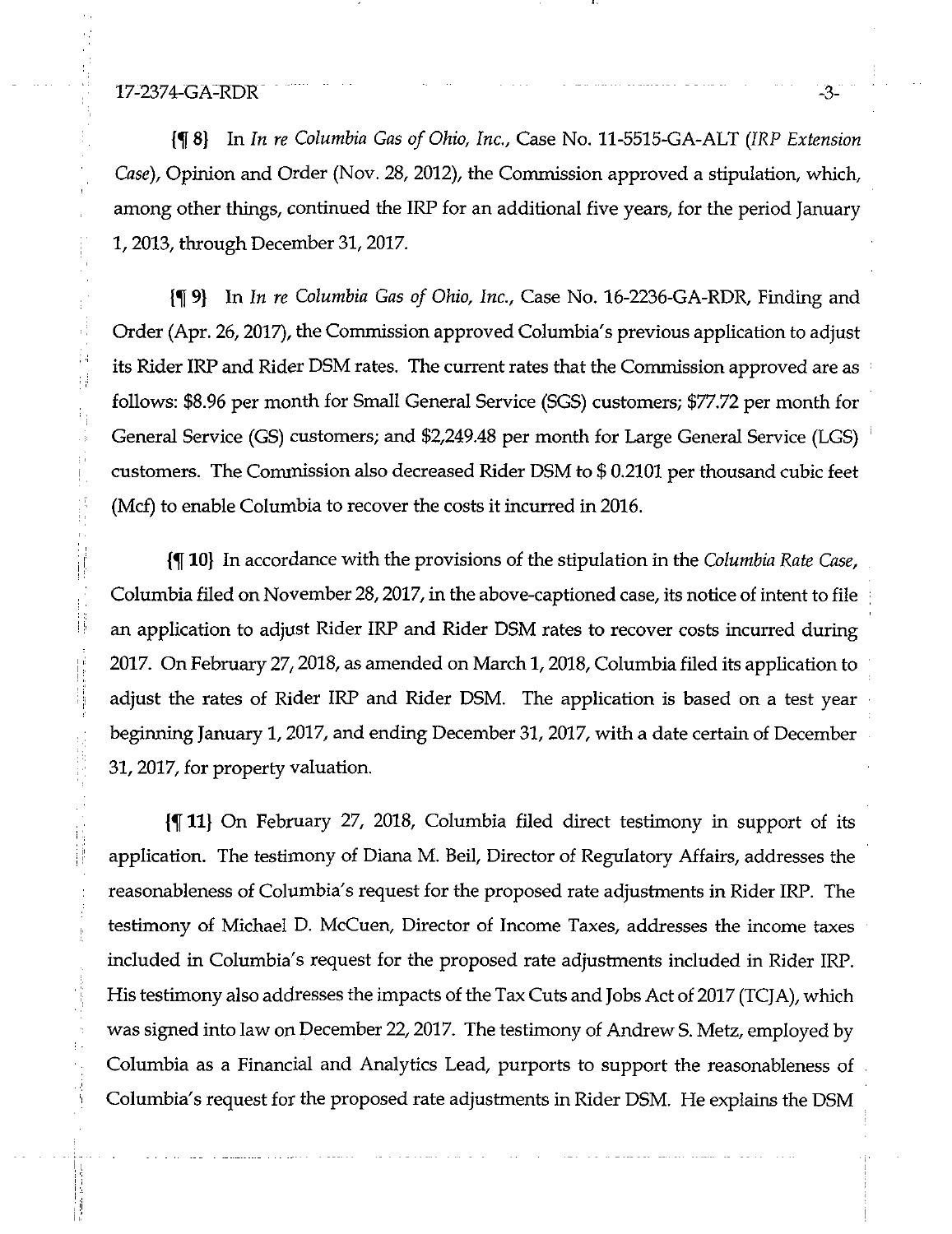## 17-2374-GA-RDR -4-

programs and the schedules that support the proposed adjustments. The testimony of Scott Pigg, a consultant hired by Columbia, addresses the shared savings incentive and the reasonableness of Columbia's request for shared savings in its Rider DSM rates. Eric Slowbe is employed by Columbia as a Principal Engineer. His testimony explains the management, engineering, and construction practices of Columbia as they relate to the various components of Rider IRP included in this filing for the 2017 calendar year. His testimony also addresses Columbia's performance with respect to the AMRP and hazardous service line replacement program.

(^12} By Entry issued March 6, 2018, the attorney examiner set a procedural schedule, ordering Staff and any intervenors to file comments on the application by March 23, 2018. The March 6, 2018 Entry also required that Columbia file a statement by March 28, 2018, informing the Commission whether the issues raised in the comments were resolved. Expert testimony was due to be filed by April 3, 2018. In the event that any issue raised in the comments had not been resolved, the Entry set the hearing in this matter for April 5, 2018.

## *B. MotionsforIntervention*

13} Three motions to intervene have been filed in this proceeding. On December 20,2017, the Office of the Ohio Consumers' Counsel (OCC) moved to intervene to represent the residential customers subject to IRP and DSM charges. On January 4, 2018, Industrial Energy Users-Ohio (lEU-Ohio) moved to intervene. lEU-Ohio's member companies work together to address matters that affect the availability and price of utility services. IEU-Ohio members collaborate to ensure that there is an adequate, reliable, and efficient supply of energy for all consumers at competitive prices. lEU-Ohio contends that it meets the criteria for intervention. Ohio Partners for Affordable Energy (OPAE) moved to intervene on February 8, 2018. OPAE describes itself as a non-profit corporation that advocates for affordable energy policies for low and moderate-income Ohioans.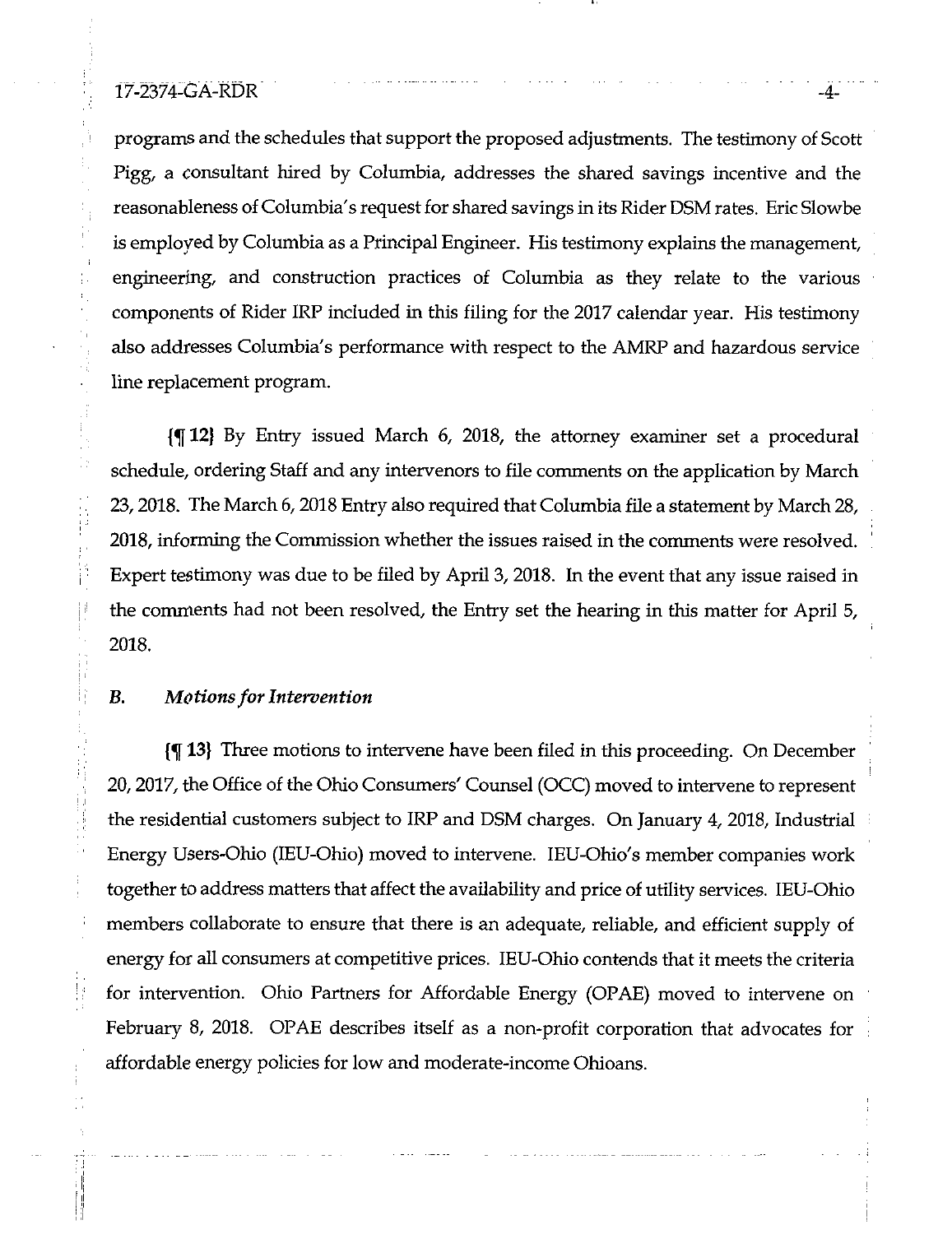17-2374-GA-RDR -5-

 $\begin{array}{c} \begin{array}{c} \begin{array}{c} \end{array} \\ \begin{array}{c} \end{array} \end{array} \end{array}$ 

 $\frac{1}{2}$ 

B

Ŧ,

 $\frac{1}{2}$  )

 $\mathbb{Z}^4$ 

÷,

14| R.C. 4903.221(B) and Ohio Adm.Code 4901-1-11 list the following criteria to determine whether good cause is shown for intervention:

- (a) the nature and extent of the prospective intervenor's interest,
- (b) the legal position advanced by the prospective intervenor and its probable relation to the merits of the case,
- (c) whether the intervention by the prospective intervenor will unduly prolong or delay the proceedings,
- (d) whether the prospective intervenor will significantly contribute to full development and equitable resolution of the factual issues.

15) OCC states that it is authorized by Ohio law to represent all of Columbia's 1.3 million residential natural gas customers. Because of the considerable cost to consumers associated with Columbia's IRP and DSM programs, OCC believes that it has shown that it meets the first criterion for intervention. lEU-Ohio claims an interest in this matter because the proposed costs would be collected from members of lEU-Ohio. Moreover, other participants in this proceeding may seek modifications to the proposed charges that may adversely affect lEU-Ohio members. For these reasons, lEU-Ohio believes that it has an interest in this proceeding. OPAE claims an interest in this proceeding through its representation of low and moderate-income customers and non-profit organizations that serve such residential customers in the area affected by the application.

 $\{\P\}$  16} OCC contends that its legal position is directly related to the merits of the case. OCC seeks to ensure that utility rates charged to consumers are just and reasonable. In particular, OCC states that it will work to determine whether the proposed increases in charges for Columbia's IRP and energy efficiency programs are just and reasonable. Similarly, lEU-Ohio claims an interest in this proceeding because the proposed costs would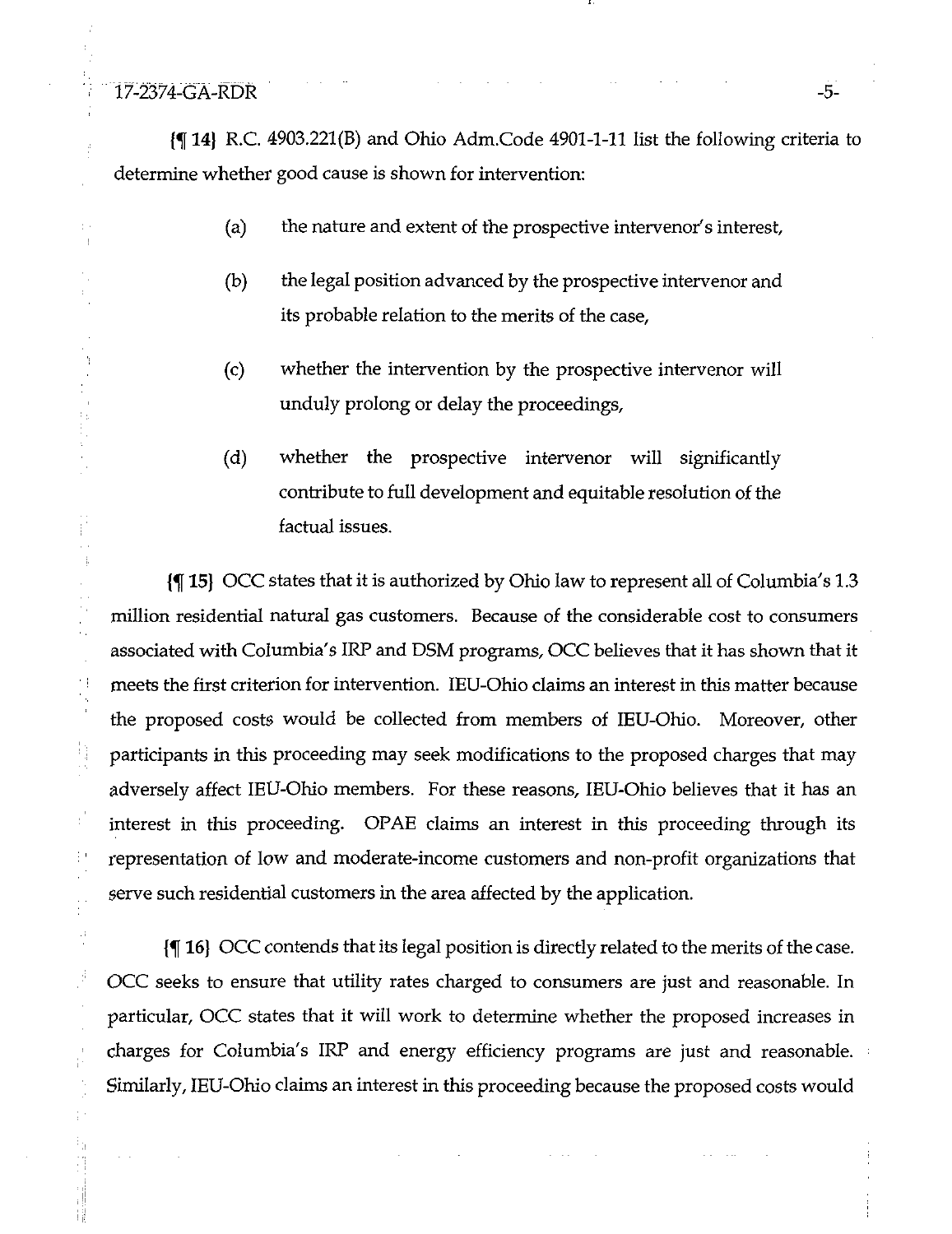### $17-2374-GA-RDR$  -6-

be collected from its members. Moreover, as a basis for intervening, lEU-Ohio points to the possibility that other parties may seek to modify the proposed charges to the detriment of its constituents. OPAE states that its members will be affected by the rates that will ultimately result from this proceeding. It, therefore, seeks to address any issues that may affect the outcome.

17} OCC asserts that its intervention will not unduly prolong or delay the proceeding. With its longstanding expertise and experience in Commission proceedings, OCC contends that it will facilitate the efficient processing of the case with consideration of the public interest. lEU-Ohio claims that, as an experienced participant in Commission proceedings, its participation will not unduly prolong or delay the proceeding. OPAE also asserts that its participation will not unduly prolong or delay the proceeding.

{f 18) By obtaining and developing information that the Commission should consider for an equitable and lawful decision that is in the public interest, OCC claims that itwill significantly contribute to the full development and equitable resolution of the factual issues. lEU-Ohio claims that it can contribute to the full development and equitable resolution of factual issues. It points to its experience with Columbia and the provision of gasin various Commission proceedings. lEU-Ohio addsthatit can provide theCommission with the perspective of a large industrial customer. OPAE emphasizes its representation of low and moderate-income customers whose rates and service will be affected by the application.

19} The Commission finds that the motions to intervene filed by OCC, lEU-Ohio, and OPAE meet the criteria for intervention. Each represents a unique constituency and represents interests that will assist the Commission in reaching an equitable resolution of the issues presented in Columbia's application. Columbia has not opposed the motions. Accordingly, OCC, lEU-Ohio, and OPAE shall be granted intervention.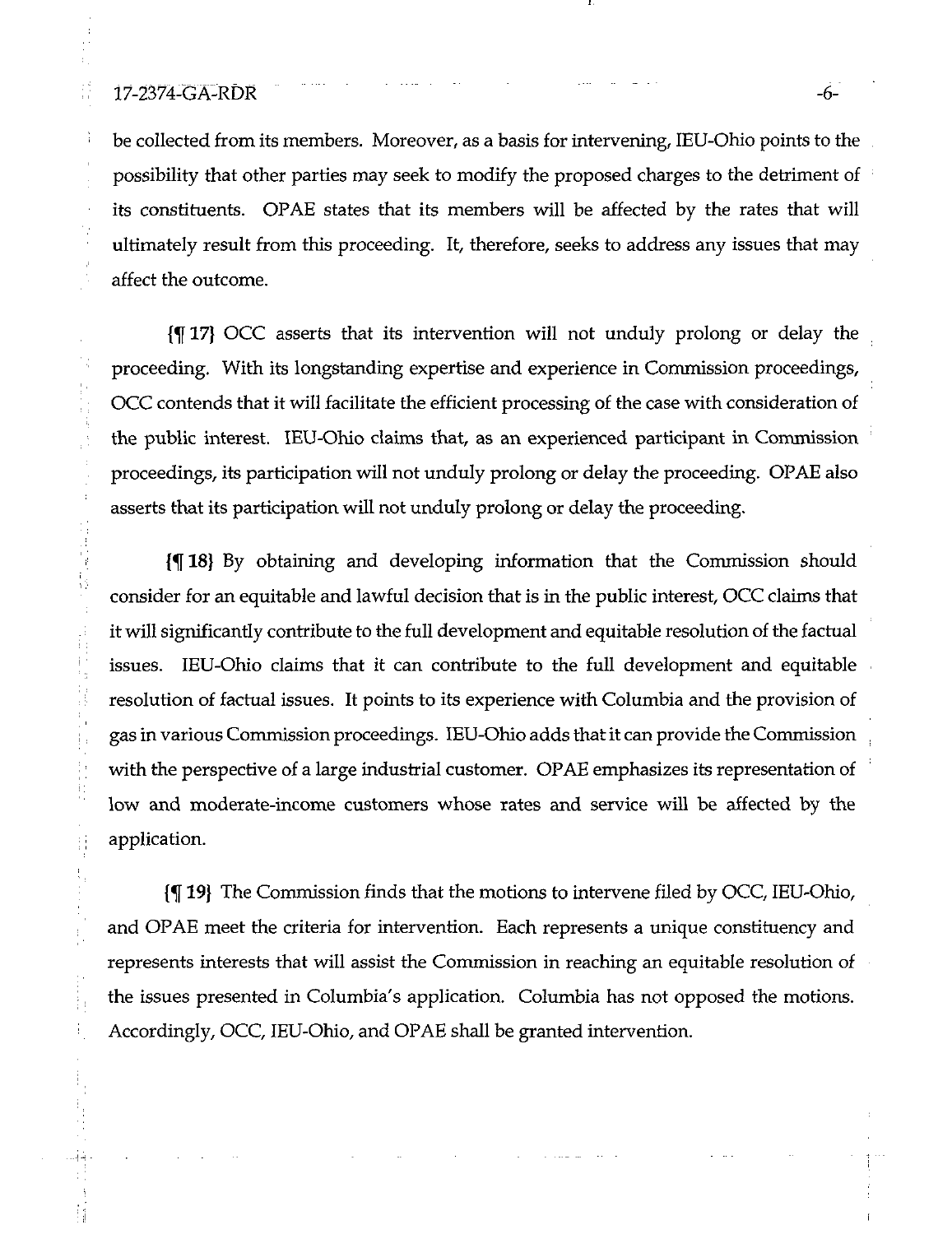#### 17-2374-GA-RDR **-7-**

 $\|$  .  $\frac{1}{2}$ 

核

### *C.* Summary of the Comments

{5[ 20} On March 23,2018, Staff filed its comments and recommendations, in which it recommended that theCommission approve Columbia's IRP application. Staff believes that the Company has supported its application with adequate data and information to ensure that the IRP revenue requirement and resulting rider rates are just and reasonable. Staff points out in its comments that, in the IRF Extension Case, the scope of the AMRP was clarified to include interspersed non-priority mains, first generation plastic mains, and ineffectively coated steel mains. Staff notes that Columbia included in its application the costs of retiring these portions of non-priority pipe in conjunction with its infrastructure replacement projects. Staff further notes that, in 2017, Columbia completed 431 AMRP projects involving the replacement of priority and non-priority pipe, with these projects representing 905,945 feet of steel pipe, 46,407 feet of iron pipe, 131,372 feet of plastic pipe, 174,134 feet of pre-1955 unprotected coated steel pipe, and 64,743 feet of post-1954 coated steel pipe. In addition. Staff states that Columbia reported that it replaced 5,383 hazardous service lines. According to Staff, Columbia completed AMRD deployment throughout its system in 2013 and replacement of all previously identified prone-to-fail risers in June 2011. Staff notes that the Company will continue to include expenses, such as depreciation and taxes, in future applications to adjust Rider IRP until the risers are included in the Company's base rates. (Staff Comments at 7-8.)

 $\{\P 21\}$  In its comments, Staff notes that Columbia uses a competitive bidding process for work associated with its AMRP projects. Staff confirmed that none of the contractors selected by Columbia were affiliated with the Company. Staff notes that, in its bid packages, Columbia expresses a preference for the use of Ohio labor, as long as there are no negative effects in terms of price and work quality. According to Staff, Columbia reported that, in 2017, approximately 88 percent of the contractor labor force for AMRP projects was from Ohio. (Staff Comments at 8-9.)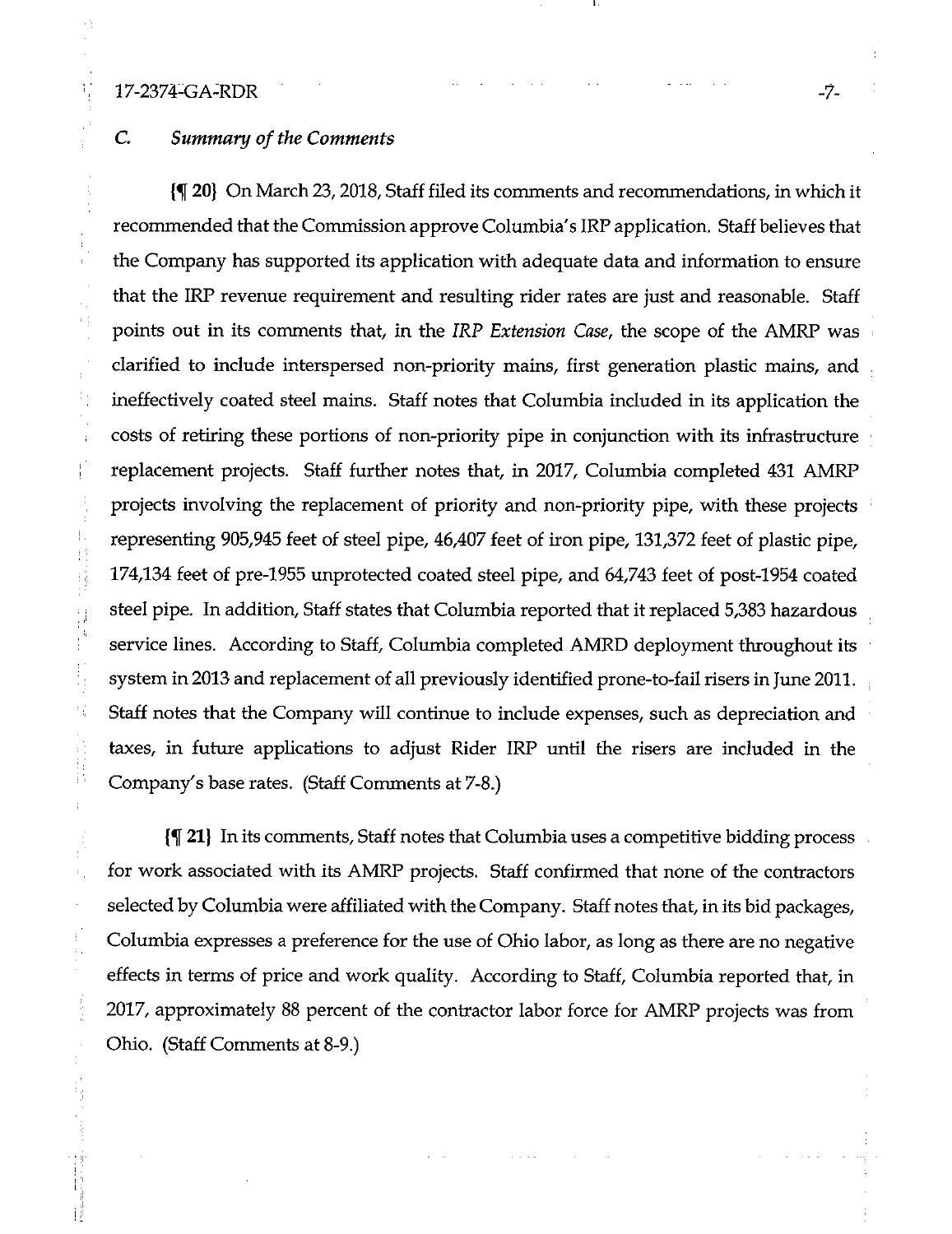### 17-2374-GA-RDR -8-

ţ,

22) Staff reports that Columbia proposes a revenue requirement of \$150,179,360 for the AMRP, \$41,049,614 for the risers, and \$6,020,288 for the AMRD program, with a combined IRP revenue requirement of \$197,249,262. Staff further notes that, as applied to the applicable rate classes, the total IRP rider rates to take effect in May 2018 would be as summarized below, with comparisons to the current rates:

| <b>Customer Class</b> | <b>Current Monthly</b> | Proposed         | Proposed   |
|-----------------------|------------------------|------------------|------------|
|                       | <b>IRP</b> Rate        | Monthly IRP Rate | Difference |
| <b>SGS</b>            | \$8.96                 | \$8.91           | (\$0.05)   |
| <b>GS</b>             | \$77.72                | \$88.17          | \$10.45    |
| <b>LGS</b>            | \$2,249.48             | \$2,374.67       | \$125.19   |

In its comments filed on March 23, 2018, Staff points out that the proposed monthly IRP rate of \$8.91 for SGS customers is below the \$10.20 per month cap established by the approved stipulation in the IRP Extension Case. (Staff Comments at 9-10.)

23} Staff noted that Columbia proposed several measures to address the impacts of the TCJA. According to Staff, Columbia updated the revenue requirement to include the impact of a change in 100 percent expensing of deferred taxes for September 27, 2017, through December 31, 2017, and to reflect the change in the federal income tax rate from 35 percent to 21 percent effective January 1, 2018. Staff states that the application does not adjust for the pass back of excess deferred taxes associated with the reduced tax rate and that Columbia intends to pass back excess deferred taxes beginning with the Rider IRP rate effective May 1, 2019. Staff further states that Columbia included an adjustment that provides for the pass back of an estimated IRP over-collection in federal taxes experienced by Columbia during the months of January 2018 through April 2018 as a result of the current IRP billing rates having not yet been adjusted to reflect the change in the federal tax rate.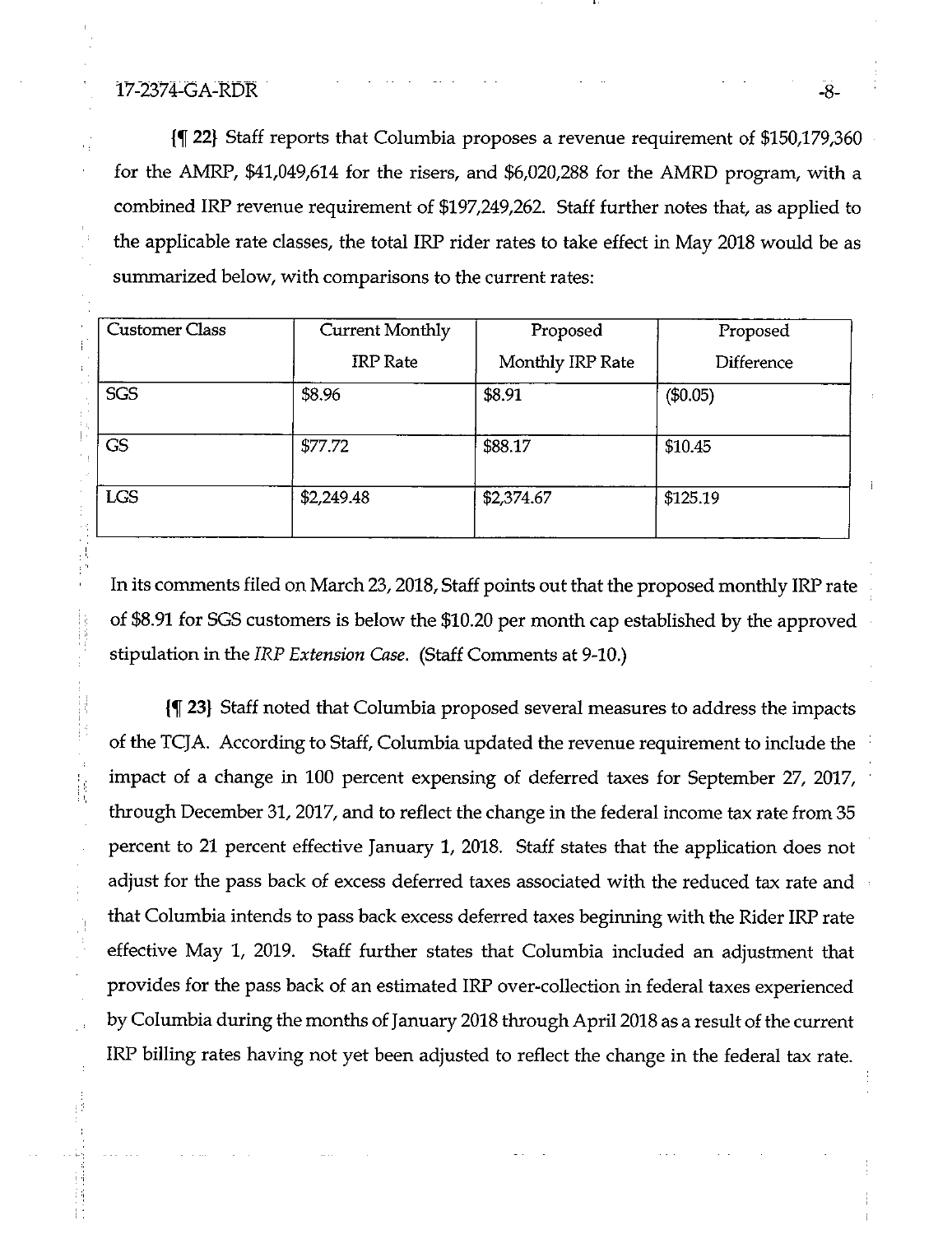# 17-2374-GA-RDR -9-

÷,

ţ,

H

 $\begin{bmatrix} 1 \\ 1 \\ 1 \end{bmatrix}$  $\sim$  ) ١, Staff also notes that Columbia adjusted its authorized pre-tax rate of return from 10.95 percent to 9.52 percent. (Staff Comments at 10.)

 $\{\P$  24} Staff points out that the Commission is investigating the impact of the TCJA on utilities in In re the Commission's Investigation of the Financial Impact of the Tax Cuts and Jobs Act of 2017 on Regulated Ohio Utility Companies, Case No. 18-47-AU-COI (Tax COI Case). Staff recommends that the Commission accept Columbia's proposed Rider IRP rates as modified by the Staff in its comments, subject to potential reconciliation, adjustments, or refunds next year. Staff further recommends that the Commission expressly notify Columbia that next year's Rider IRP rate may be adjusted to reflect any reconciliation or refunds resulting from the Commission's investigation into the impacts of the federal income tax rate reduction. Staff also recommends that the Commission direct Columbia to note in its tariffs that Rider IRP is subject to reconciliation and potential refunds as determined by the Commission. (Staff Comments at 11-12.)

25) Additionally, Staff reviewed the Company's meal expenditures and recommended that certain meals not be capitalized, finding them not directly tied to community education events associated with specific IRP projects or otherwise contrary to prior Commission rulings. Staff recommends \$4,315.54, plus any applicable carrying charges, be removed from Rider IRP expenditures. Staff also discovered a \$58,779 reimbursement that was incorrectly applied to Rider IRP. Staff recommended a removal of the reimbursement for an additional adjustment of (\$58,779.00), resulting in a net increase of \$54,463.46. Staff recommended that the Commission direct Columbia to modify its IRP revenue requirement calculation by this amount and recalculate the resulting rates. In all other areas. Staff concluded in its investigation that Columbia has supported its filing with adequate data and information to reach a finding that the IRP revenue requirement and resulting rider rates are just and reasonable. Staff recommends that the Commission approve Columbia's IRP application as modified in its comments. (Staff Comments at 11, 12.)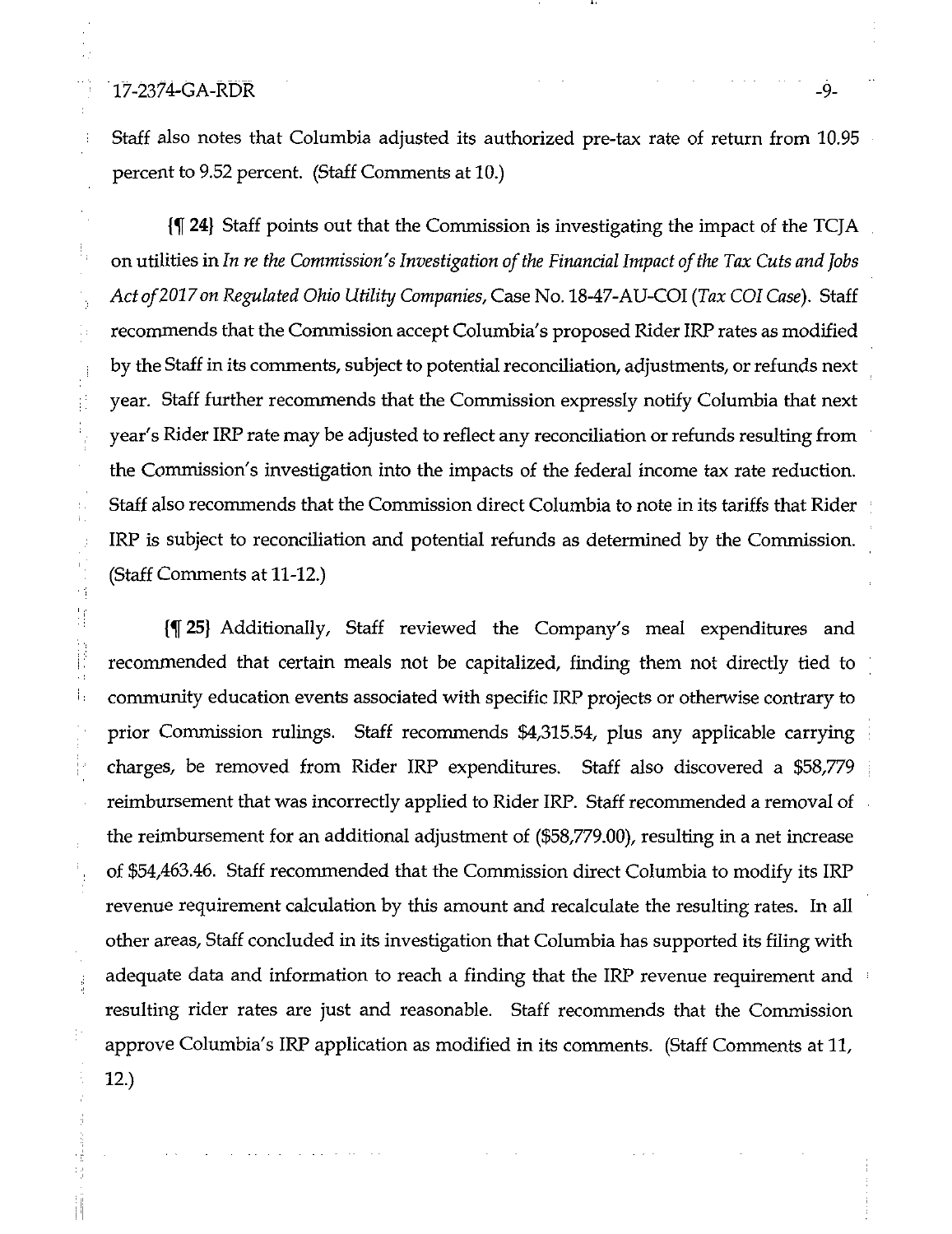# 17-2374-GA-RDR -10-

 $\mathbf{i}$ 

ţ.

 $\mathbb{F}_2$ 

{f 26) Staff also reviewed Columbia's application to adjust its Rider DSM. Rider DSM recovers the costs related to the implementation of a DSM program that enables customers to reduce their bills through various conservation programs. After its review of Columbia's DSM program schedules, actual 2017 expenditures, and calculations. Staff found that Columbia accurately calculated its proposed Rider DSM rate. Current and proposed rates are summarized below:

| <b>Current DSM Rate</b> | Proposed DSM Rate | Proposed Increase |
|-------------------------|-------------------|-------------------|
| (per Mcf)               | (per Mcf)         |                   |
| \$0.2101                | \$0.2336          | \$0.0235          |

(Application, Schedule DSM-6.) Staff highlights that, in In re Columbia Gas of Ohio, Inc., Case No. 10-2353-GA-RDR, the Commission granted Columbia a waiver of an annual independent audit. Because of the expansion of Columbia's DSM programs and budgets since the waiver, Staff recommended that the Commission order a one-time independent review of prior years' spending, along with an analysis to determine the sustainability of the DSM programs beyond 2022. Staff also reserves the right to examine the last three months of 2017 revenues and expenditures during the next DSM audit. (Staff Comments at 14-16.)

27} On March 23, 2018, OCC filed coinments on Columbia's application. OCC advocated against the approval of Columbia's request to update its Rider IRP and Rider DSM without additional consumer protections. Specifically, OCC recommends the following:

> (1) The Rider IRP and Rider DSM tariffs should include language guaranteeing customers a refund if any charges are later found unjust, unreasonable, or unlawful.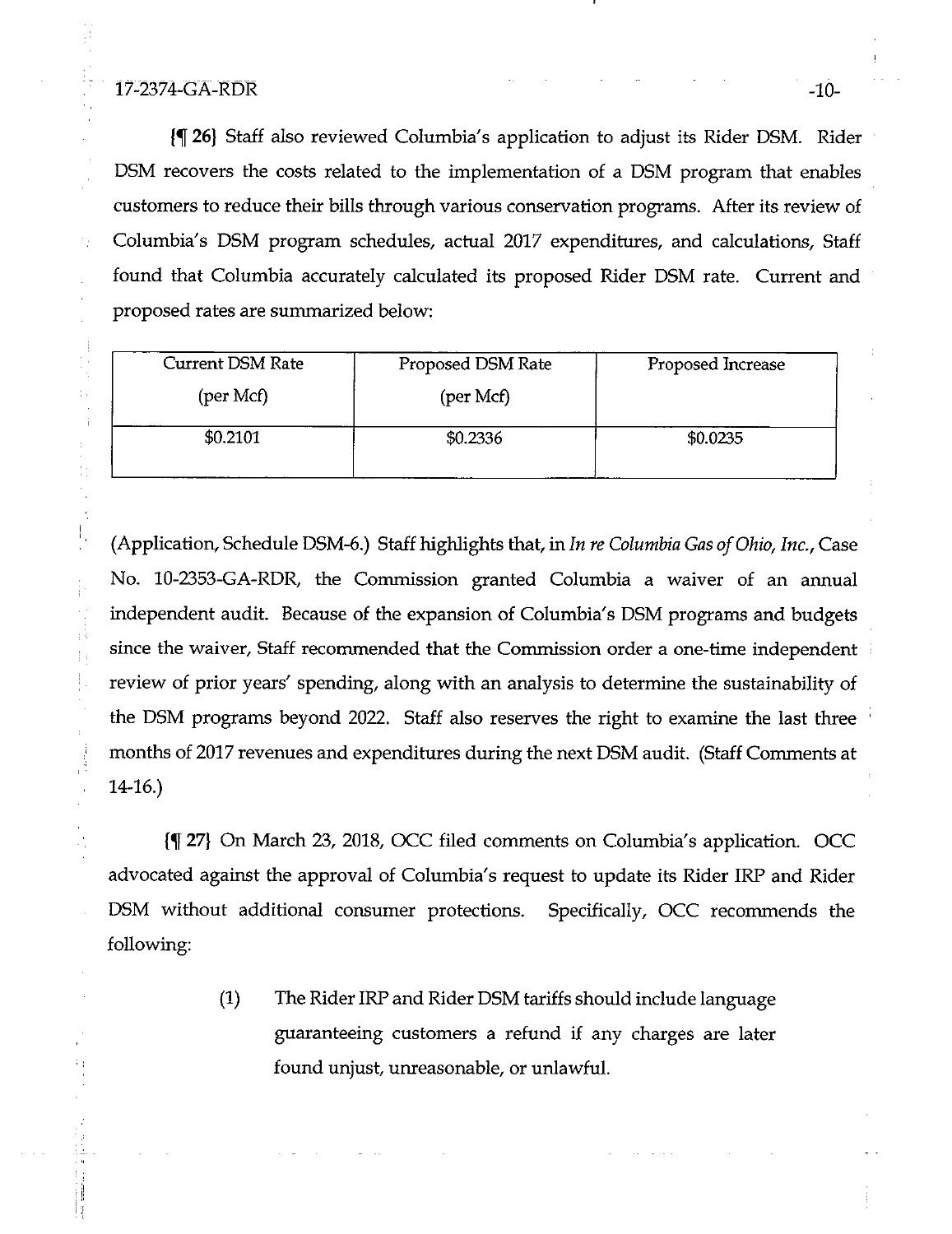#### 17-2374-GA-RDR -11-

j.

ĥ  $\mathcal{C}^{\prime}_{\mathcal{A}}$ 

ţ,

÷

- (2) The Commission should require Columbia to demonstrate that customers are not being double-charged for DSM programs Columbia jointly administers with AEP Ohio.
- (3) Because large commercial and industrial customers participate in Columbia's DSM programs, they should pay their fair share of the costs,
- (4) Columbia should begin returning excess accumulated deferred income taxes to customers now instead of waiting until 2019.

Without these consumer protections, OCC argues that the proposed riders would be unjust and unreasonable. (OCC Comments at 1.)

{f 28} OCC recommends that customers receive all benefits of the TCJA as soon as possible, including the benefit of tax reductions beginning in January 1, 2018. OCC acknowledges that Columbia has accounted for tax reductions in its proposals, but OCC recommends further adjustments to avoid overpayments by customers. OCC notes that current IRP billing rates for January to April 2018 have not been adjusted to reflect the change in the federal tax rate. Because the revenue requirement adjustment is estimated, OCC suggests that there be a reconciliation when Columbia files its 2019 Rider IRP application. However, OCC believes that customers should not have to wait until May 2019, but should receive some benefit immediately. (OCC Comments at 2-4.)

29} OCC advises that the riders should include refund language to ensure that customers can have their money returned in the event that charges are later found to be imprudent, unreasonable, or unlawful. OCC points to In re Rev. of Alternative Energy Rider Contained in Tariffs of Ohio Edison Co., Slip Opinion No. 2018-Ohio-229, as an example of where customers could not recover imprudently incurred charges because of the filed rate doctrine of R.C. 4905.32. OCC proposes the following language be included in each of the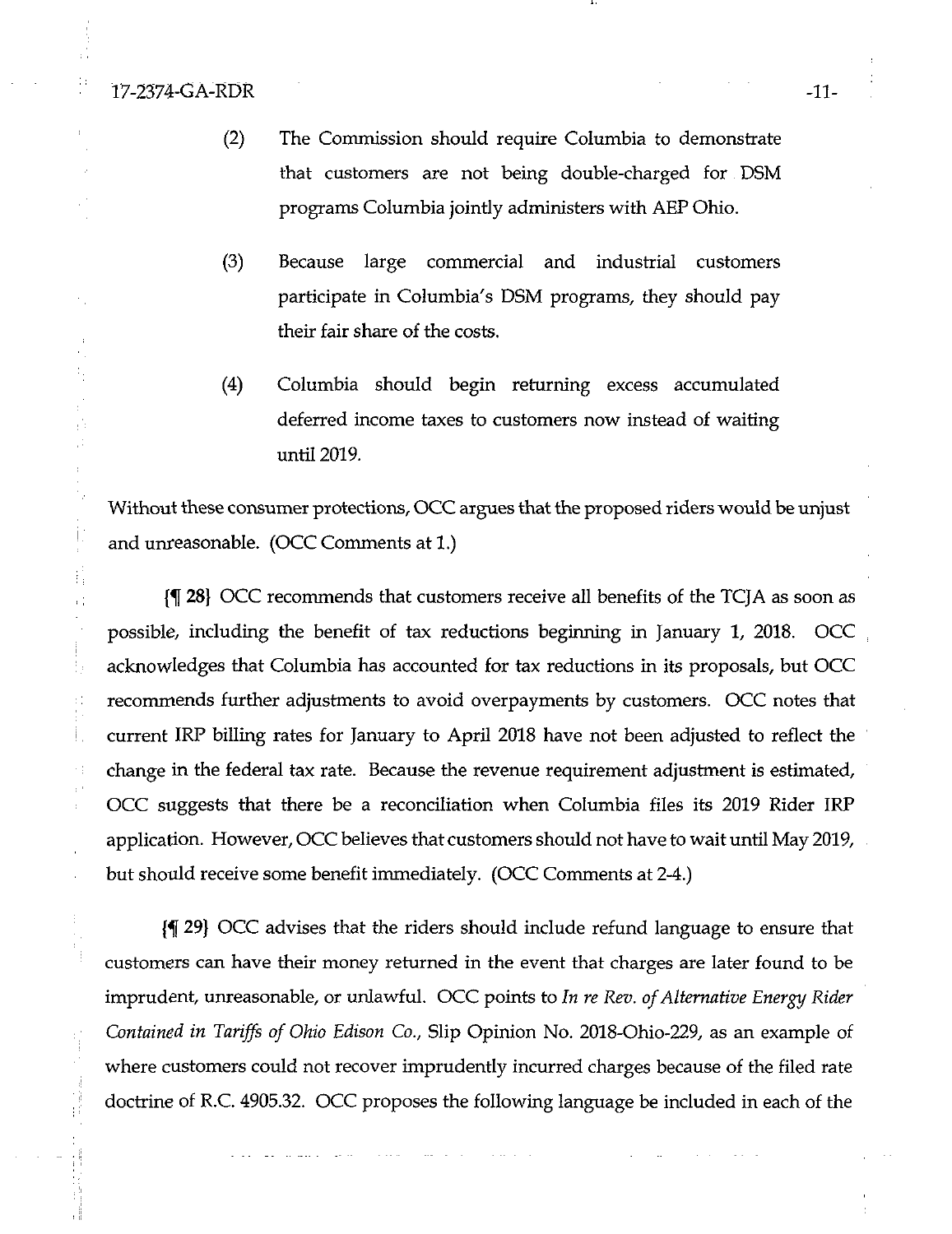# 17-2374-GA-RDR -12-

B

riders: "Any charge collected from customers under this tariff that is later determined to be unlawful, imprudent, or unreasonable by the [Commission] or the Supreme Court of Ohio is refundable to customers." (OCC Comments at 4-6.)

{f 30) Noting that Columbia jointly adnunisters at least four of its DSM programs with AEP Ohio, OCC proposes that measures be taken to avoid double-charging of customers for such programs. According to OCC, without knowing the amount that Columbia and AEP Ohio contribute to a particular program, there is the potential that customers will be overcharged if Columbia and AEP Ohio do not allocate the amount that each contributes. OCC also urges the Commission to ensure that the costs of jointlyadministered programs are fairly allocated between Columbia's and AEP Ohio's customers. (OCC Comments at 6-7.)

{f 31} A final issue raised by OCC concerns large commercial and industrial customers. OCC points out that, in 2017, these customers received over \$685,000 in rebates under Columbia's DSM programs. According to OCC, these customers paid nothing in return because Columbia's DSM rider is charged only to residential and small business customers. OCC believes that GS and LGS customers should pay if they participate in Columbia's DSM programs. (OCC Comments at 8.)

(f 32} In summary, OCC requests that the Commission protect consumers being charged through the IRP and DSM riders by requiring Columbia to pass the benefits of tax reduction to customers now, subjecting Columbia's estimated tax adjustments for January through April 2018 to reconciliation, placing refund language in Columbia's rider tariffs, requiring Columbia to prove that customers are not being double-charged for DSM programs as a result of its partnership with AEP Ohio, and requiring Columbia's GS and LGS customers to pay Rider DSM (OCC Comments at 8).

33} On March 23, 2018, OPAE filed comments on Columbia's application. OPAE recommends that the recent corporate tax reduction, from 35 percent to 21 percent, be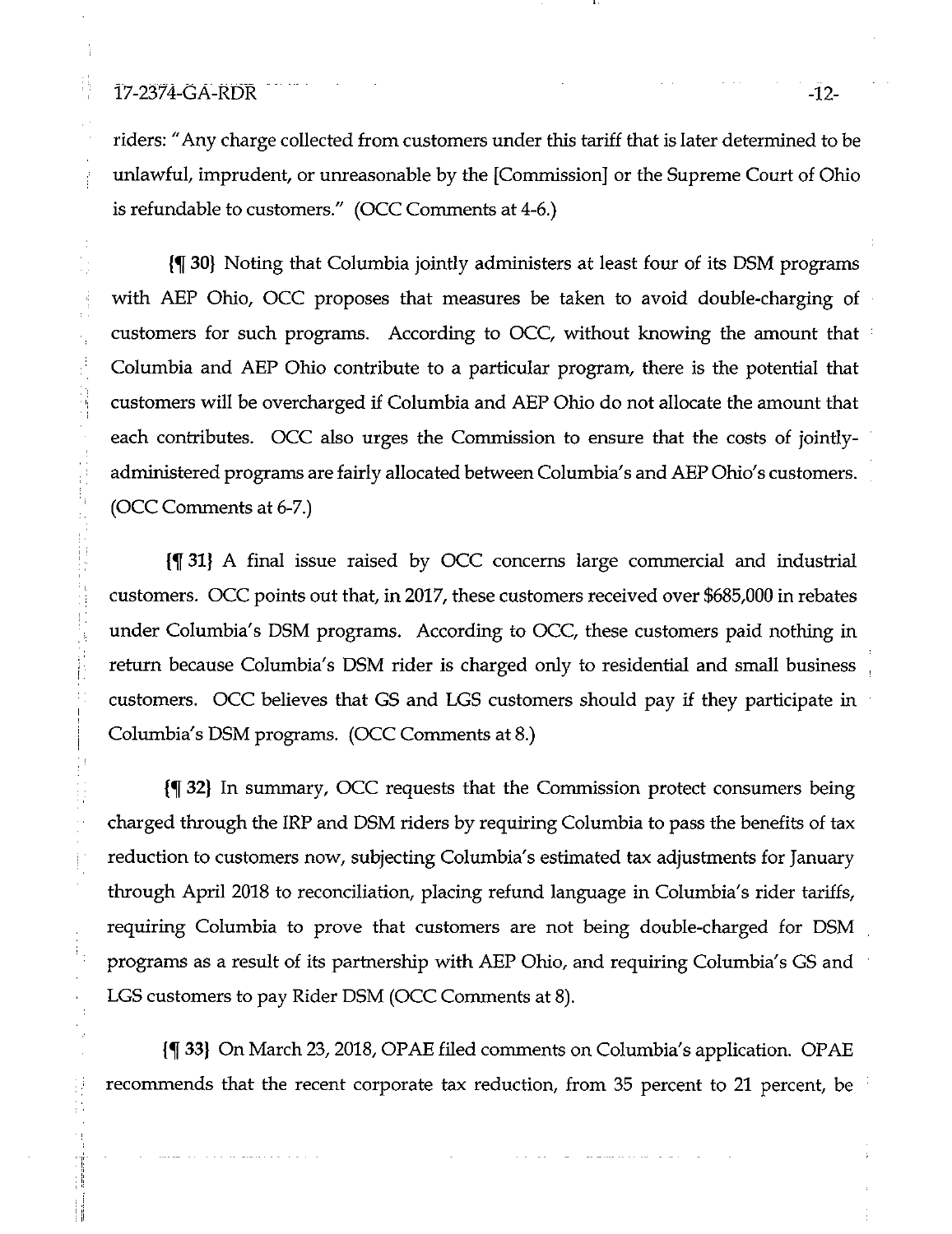# 17-2374-GA-RDR -13-

 $\pm^3$ 

reflected in the cost recovery charges. OPAE asserts that any over-recovery stemming from using the wrong tax rate as of January 1, 2018, should be refunded to customers. (OPAE Comments at 3-4.)

# *D. Commission Conclusion*

 $\{\P\}$  34) On March 28, 2018, Staff, OPAE, and Columbia (the supporting parties)<sup>1</sup> filed a statement advising the Commission that all issues have been resolved. For Rider IRP, Staff, in its comments, recommended a downward adjustment of \$4,315.54, plus any applicable carrying charges, for various meal expenditures. The supporting parties have agreed that the adjustment for meals expenditures should be reduced to \$3,721.53 and that Columbia already adjusted its Rider IRP revenue requirement upwards by \$58,779 in its application. To pass tax reduction benefits to customers, the supporting parties request that Columbia be ordered to place the following language in its Rider IRP tariff:

> This Rider is subject to reconciliation or adjustment, including, but not limited to, increases or refunds. Such reconciliation or adjustment shall be limited to: (1) the twelve-month period of expenditures upon which the rates were calculated, if determined to be unlawful, unreasonable, or imprudent by the Commission in the docket those rates were approved or the Supreme Court of Ohio; and (2) the Commission's orders in Case No. 18-47-AU-COI or any case ordered by the Commission to address the tax reform changes in Case No. 18-47-AU-COI.

The third recommendation of the supporting parties to resolve Rider IRP issues is that Columbia's tax adjustments of Rider IRP for January to April 2018, as found on Schedules AMRP-1 Line 28, R-1 Line 26, and AMRD-1 Line 29, be reconciled for any over- or under-

<sup>1</sup> lEU-Ohio and OCC neither support nor oppose the statement.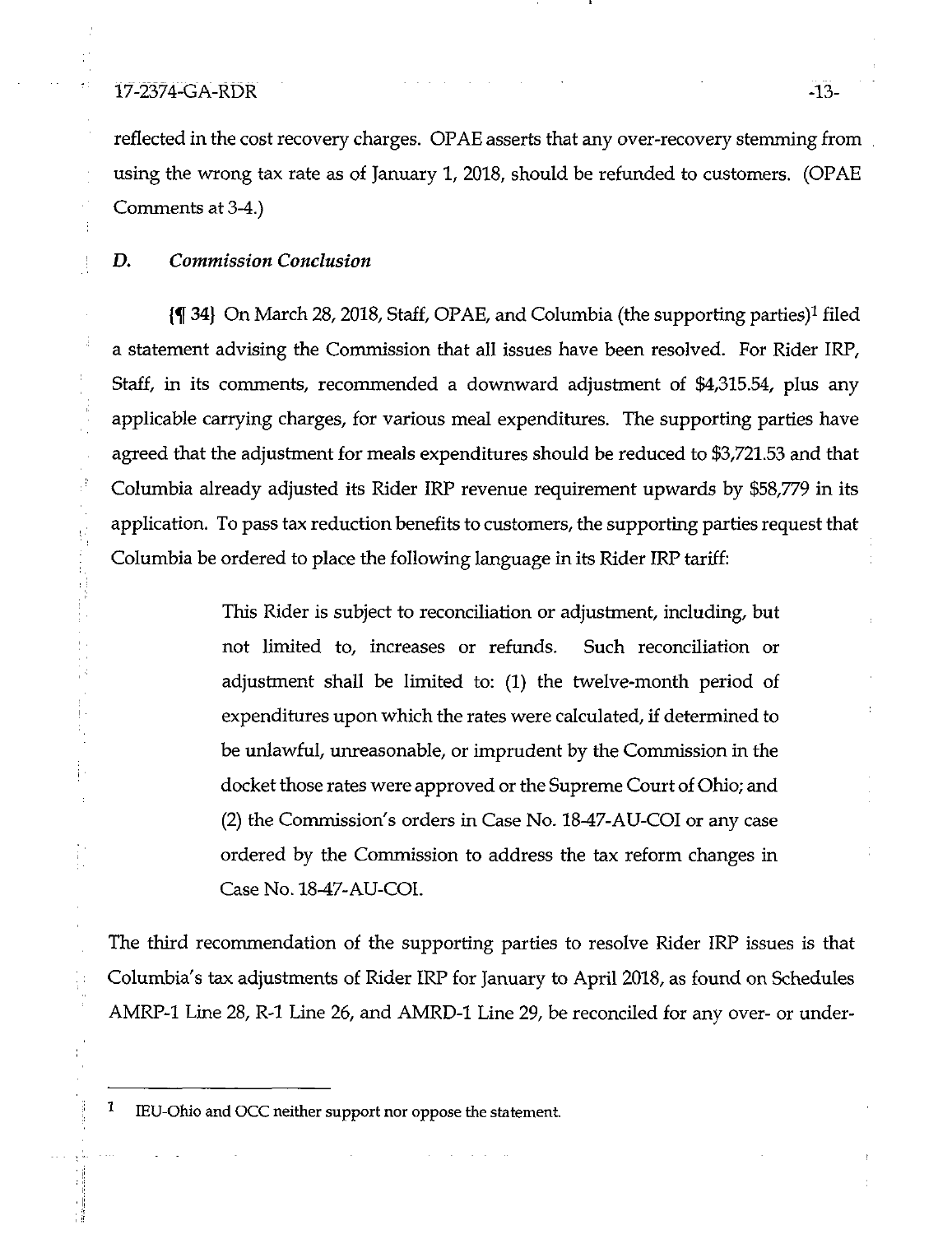#### 17-2374-GA-RDR -14-

Ť.  $\left\{ \cdot \right\}$ 

ť

recovery in Columbia's 2019 Rider IRP adjustment case, effective in May 2019. (Statement of Issues at 2-3.)

35} For Rider DSM, the supporting parties proposed four recommendations to resolve the issues. First, the supporting parties agree that Columbia shall place the following language in its Rider DSM tariff:

> This Rider is subject to reconciliation or adjustment, including but not limited to, increases or refunds. Such reconciliation or adjustment shall be limited to the twelve-month period of expenditures upon which the rates were calculated, if determined to be unlawful, unreasonable, or imprudent by the Commission in the docket those rates were approved or the Supreme Court of Ohio.

Second, Columbia agrees to financial audits of Rider DSM by the accounting firm Deloitte and Touche, similar to the audit in fn re Columbia Gas of Ohio, Inc., Case No. 09-1036-GA-UNC. The audit shall be limited to calendar years 2018 and 2019. The financial audits are to be completed in addition to any review by Staff of Rider DSM in the respective proceedings reviewing calendar year 2018 and 2019 expenditures. The supporting parties recommend that Columbia be allowed to recover the reasonable costs of the audits through Rider DSM. Third, Columbia has agreed to Staff's recommendation to review the last three months of 2017 in Columbia's next Rider DSM proceeding. Finally, Columbia acknowledges that OCC filed an application for rehearing in In re Columbia Gas of Ohio, Inc., Case No. 16-1309-GA-UNC, et al., which is still pending. Columbia agrees to make any required modifications ordered in the Commission's Second Entry on Rehearing or subsequent entries on rehearing in that case, or any required modifications resulting from an appeal of that case to the Supreme Court of Ohio. All parties reserve the right to file an application for rehearing or appeal of any subsequent order or entry on rehearing in that proceeding. (Statement of Issues at 3-4.)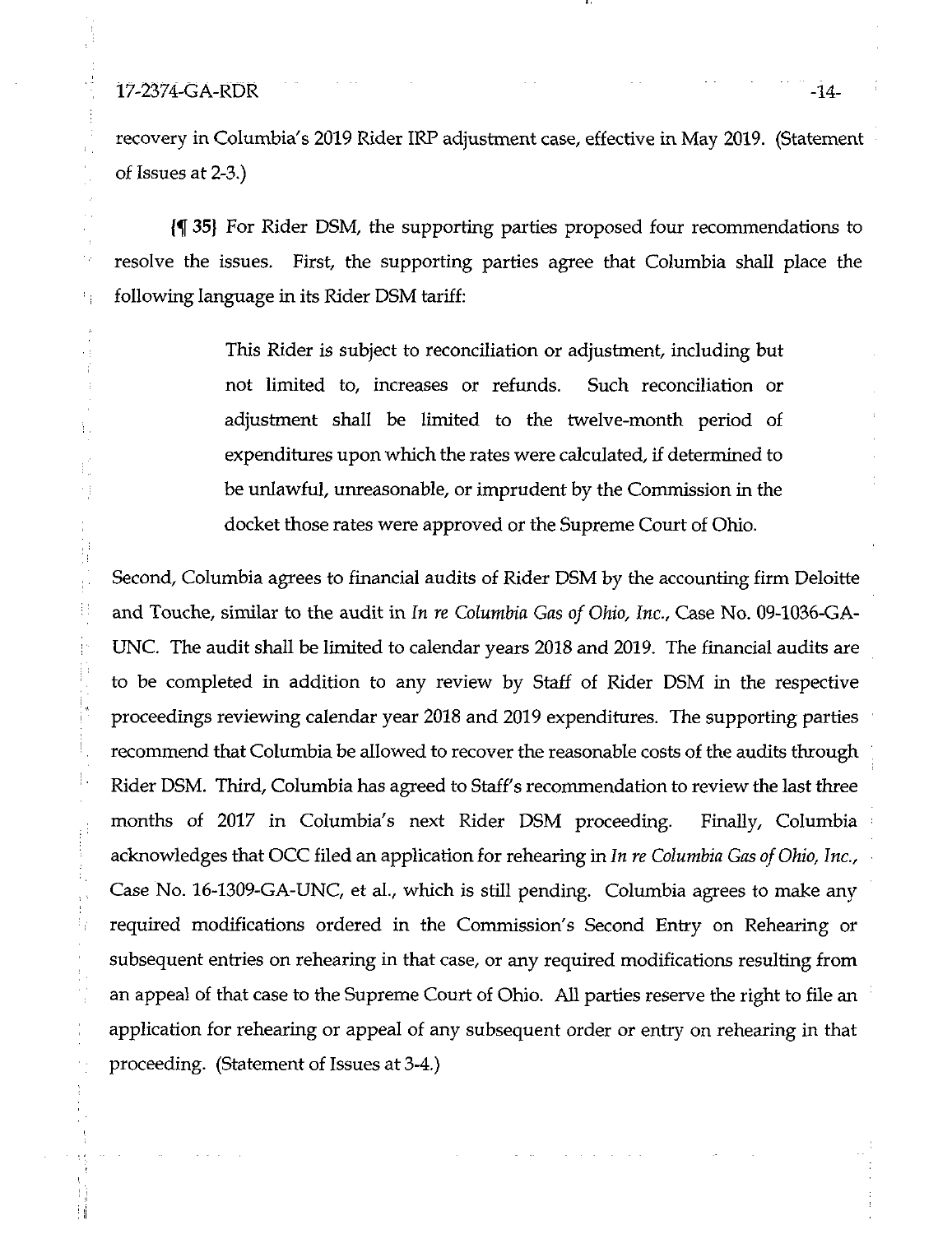[ 36] Upon consideration of the application and comments, as well as the supporting parties' recommendations to resolve Rider IRP and Rider DSM issues, the Commission finds that Columbia's application to adjust its Rider IRP and Rider DSM rates is reasonable and should be granted, subject to the recommendations and agreements of the supporting parties. The Commission notes that Columbia's Rider IRP rates may be adjusted, in the Company's next annual adjustment proceeding, to reflect any reconciliation or refunds resulting from ongoing investigations of the impact of the federal income tax rate reduction and based on the outcome of the Commission proceedings in the Tax COI Case. We also find that Columbia's proposed tariff language should be approved.

#### Ш. ORDER

37} It is, therefore.

38} ORDERED, That, in accordance with Paragraph 19, lEU-Ohio, OCC, and OPAE be granted intervention in this proceeding. It is, further,

39} ORDERED, That Columbia's application to adjust its Rider IRP and Rider DSM rates be approved, subject to the recommendations and agreements of the supporting parties. It is, further,

40} ORDERED, That Columbia be authorized to file tariffs, in final form, consistent with this Finding and Order. Columbia shall file one copy in this case docket and one copy in its TRF docket. It is, further,

41} ORDERED, That the effective date of the new tariffs shall be a date not earlier than the date upon which the final tariff pages are filed with the Commission. It is, further,

42} ORDERED, That Columbia notify its customers of the changes to the tariffs via bill message or bill insert within 30 days of the effective date of the revised tariffs. A copy of the customer notice shall be submitted to the Commission's Service Monitoring and